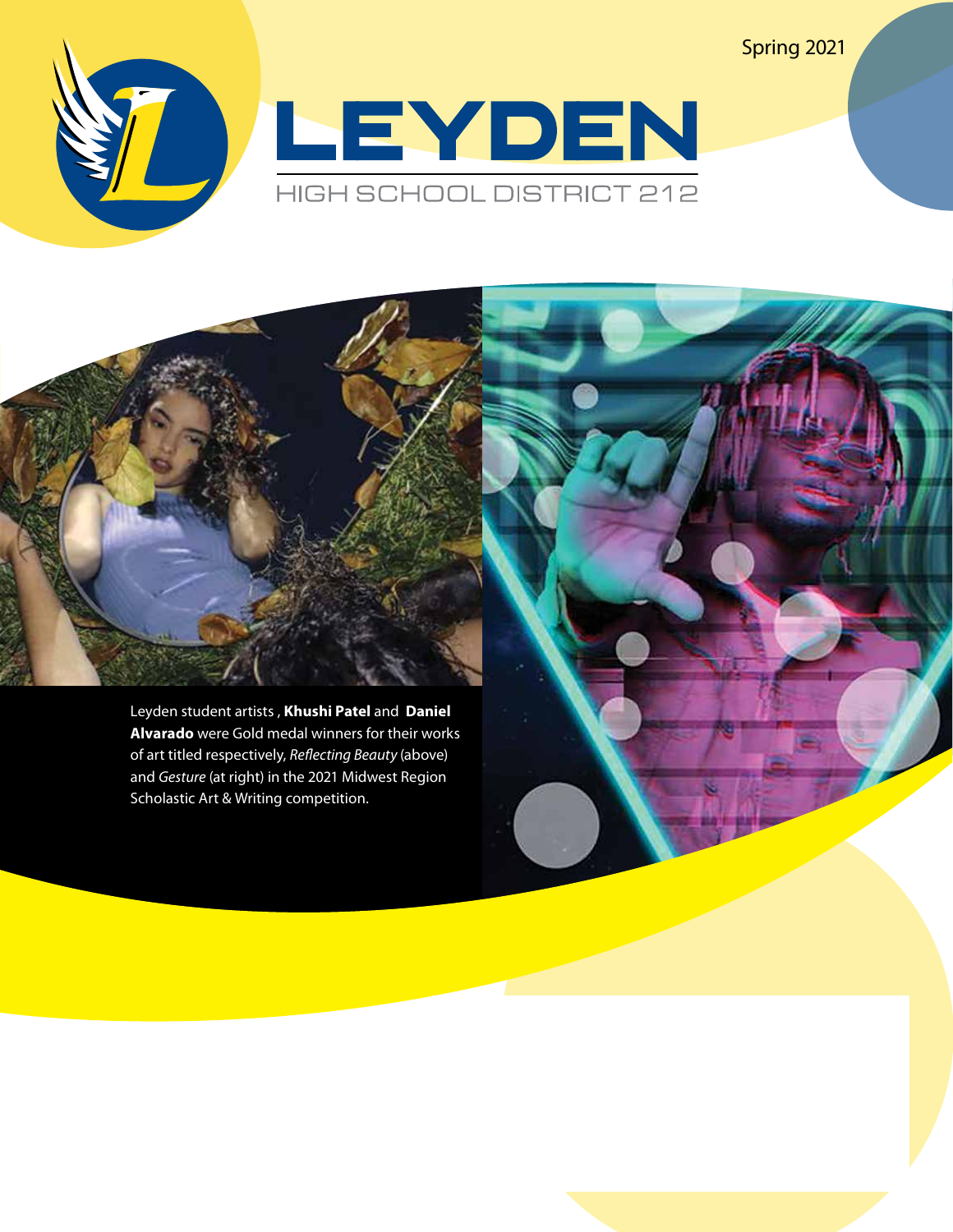# Superintendent's Corner



*Nick Polyak, Ed.D. Superintendent*

Hello Leyden Family,

As we hopefully near the end of this pandemic, I am reminded of a quote that is attributed to Abraham Lincoln that I believe captures the moment: "We can complain **because rose bushes h**ave thorns, or rejoice because thorn bushes have roses."

We have all experienced great loss throughout this pandemic. We have lost loved ones. We have missed out on time with friends and family. Our students have lost graduations, sports seasons, and many of the aspects of the high school experience that create lifetime memories. To be sure, this "rose bush" has had significant thorns and those losses are real and significant.

This "thorn bush" also has roses though. Our students have learned a new sense of resiliency that will be a defining quality of their generation. We found new and different ways to connect with one another and to make memories. We created a new way to run our schools and much of what we have learned will benefit and improve our practices moving forward.

While we cannot ignore the "thorns" of this pandemic, let us also celebrate the "roses." I am always excited to share what is happening at Leyden, and I thank you again for all you do to support our students and our community!

With #leydenpride, Nick Polyak

## Construction Summary

Just one week before the pandemic forced school closures, Leyden students and staff walked the halls of newly renovated and constructed sections at both East and West.

In February 2021, nearly one year later, the lights came back on in classrooms and students walked the hallways again. It was a new beginning in so many ways, and in terms of our new facilities, it was a long-overdue debut.

## **Highlights Include:**

#### **East:**

- Safe and secure entrances • Cafeteria, coffee shop, and
- student commons area • Greenhouse
- 
- Aquatic center
- Preschool and daycare center
- An arts wing, housing choral and instrumental music
- Locker rooms
- (4) Science labs
- Numerous repurposed, renovated spaces, including a wrestling gym

#### **West:**

- Safety enhancements,
- including updated P.A. system
- Cafeteria, coffee shop and student commons area
- Library
- (4) New classrooms and (4) renovated classrooms
- Catering kitchen
- Building addition

*"We are grateful to our community, our families, our elected officials, and our local businesses for their continued support of our district," said Superintendent Dr. Nick Polyak. "This support allows us to offer our students the best possible experience."*

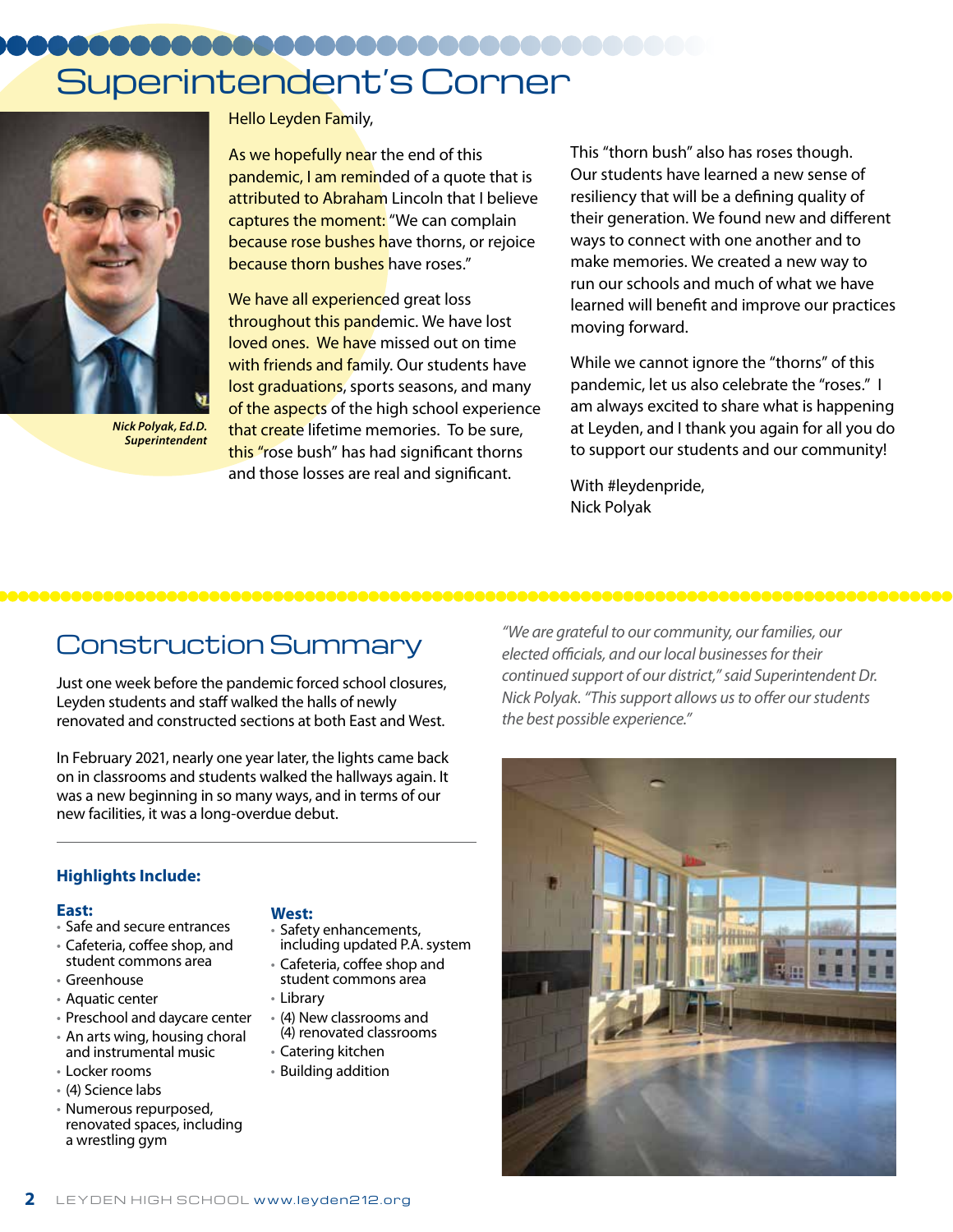## Leyden's Scholastic Art & Writing Winners 2021

Leyden student artists had an incredibly strong showing of 2 Gold medal winners, 8 Silver Key recipients, and 9 Honorable Mentions in the Midwest Region.

Gold key recipient **Daniel Alvarado** said of his graphic design piece, titled *Gesture,* "This is one of my favorite pieces because I was able to incorporate a lot of different techniques and subtle alterations to the image so there are a lot of different things going on all at once."

Leyden's second Gold key recipient is **Khushi Patel**. Her winning photograph is titled *Reflecting Beauty*. Khushi explained, "When I went out to shoot, it was Fall so there were leaves everywhere, I brought a mirror to experiment with, and it was dark. I hadn't done a photoshoot in the dark before so I was trying it out for the first time."

The following artists were honored: East: **Annaliese To, Ariana Sosa, Cyrill Reyes, Daniel Alvarado, Dany Rangel, Julia Skoczen, Khushi Patel,**  **Sophia Perez** and **Tahnani Pinero;**  West: **Yuliana Diaz, Molly Kasch** and **Julie Nambo.**



Artist: *Annaliese To* Title: *Wisdom Fading*  School: *East*



Artist: *Molly Kasch* Title: *Sea Monster*  School: *West*



*"The aquatic center, tennis courts, and turf field will have a significant impact on our current and future Eagles. The aquatic center has not only increased space for our swimming programs but has allowed us to offer diving to our athletes and hopefully Water Polo as a sport in the near future. The multi-use turf field will decrease the frequency of athletic cancellations due to weather-related conditions. What's more, our Leyden P.E. classes will also benefit from the new spaces."*

*— Rick Mason, Assistant Principal*

*"This space is so much more than a traditional library. With a modern maker space, reading and math centers, a quiet study room, a stage and more, this has become an even more central part of the whole high school. The library is now a pride point for the students, the staff and the community. Students want to congregate there and use all of the resources the library has to offer."*

*— Janine M. Asmus, West Leyden Librarian* 

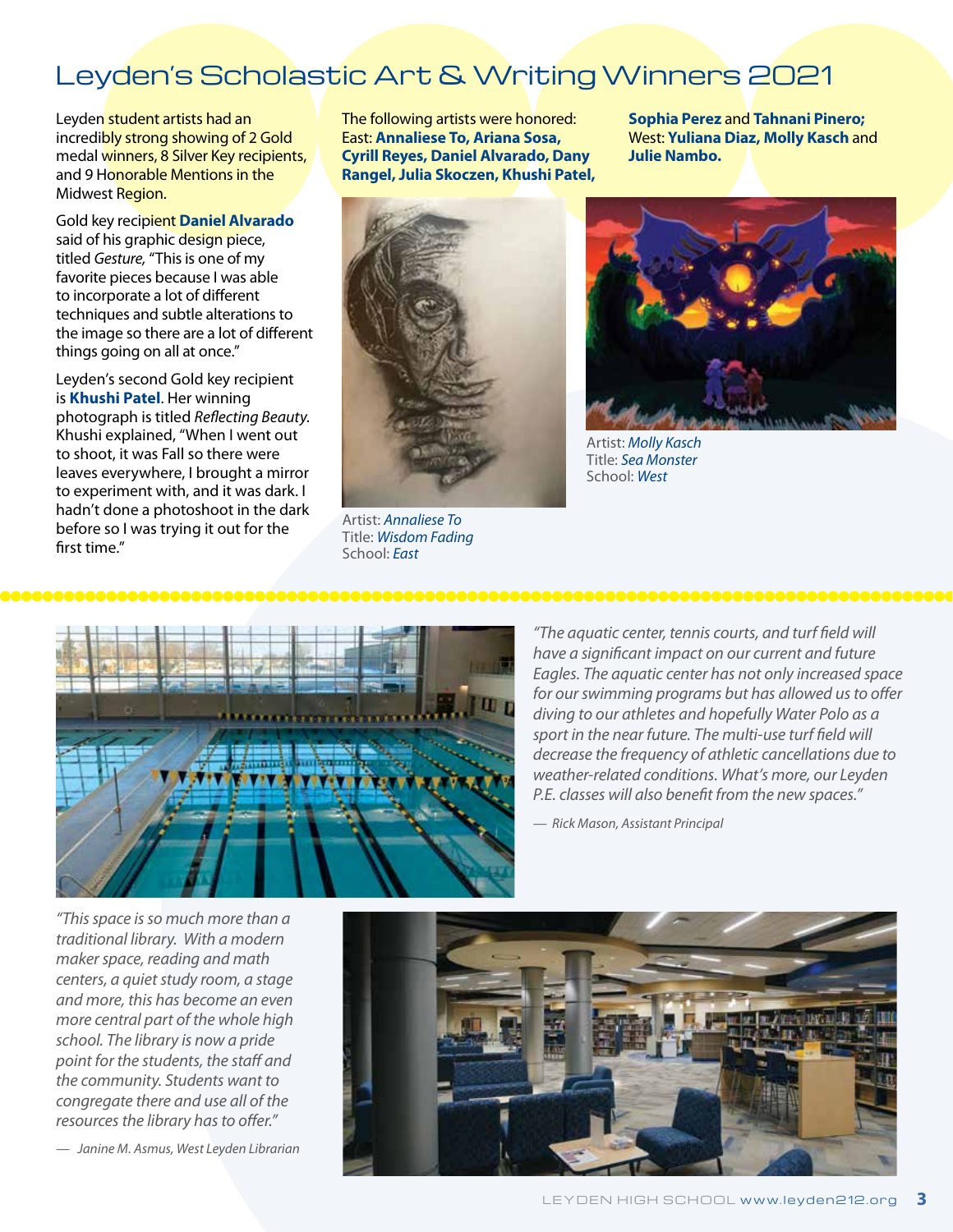## Inspirational Eagles named at Leyden High School District

On March 16, the Chicago-O'Hare Rotary, in partnership with Leyden High School District 212, honored twelve students in its sixth annual Inspirational Eagle Awards. The purpose of these awards is to expand what is "typically" acknowledged in terms of academics, and instead to honor students for accomplishments in improving or maintaining academic excellence, attendance, behavior and overall citizenship. Congratulations Inspirational Eagles: Precious Cotto, Endy Didovic, Jhenne Harden, Sabrina Lazzara, Bryan Luna, Roaa Marei, Kristian Martinez-Salas, Nelly Mejia-Gutierrez, Laisha Muneton, Dany Rangel, Kayley Reith and Fernando Ruiz.





**Precious Cotto** Precious had a difficult life, specifically battling depression while putting up a

hard exterior throughout

her time at Leyden. This led to a number of issues in and out of school, from ditching class, to substance abuse, fighting, and ultimately being arrested. Slowly, Precious learned to trust herself and will now be joining the U.S. Army after high school. Precious would like to recognize Mr. Soczewa.

## **Endy Didovic**

This pandemic was also hard on Endy, whose parents struggled in their jobs. Endy thought fast



and turned his passion for Science into a job to help support his family. Endy was hired as a Pharmacy Technician. Seeing

the immense need, Endy became Immunization Administration Certified. He has since helped give COVID vaccinations throughout the Leyden community. This life-altering experience led him to apply and later be accepted to the Chicago College of Pharmacy in their accelerated doctorate program. Endy would like to recognize Mr. Pazol.

## **Jhenna Harden**

What makes Jhenna Inspirational is how she learned to strike a balance. While her academics are



impeccable, she has spent countless hours in Cheer and Poms. She has been part of the Leyden Bears Youth Football and Cheerleading team as a teen coach for several years. Additionally, she is the captain of Leyden's Cheer team. It's often thought that the quality of a high school is the sum of its teachers, programs, and facilities; rather, it's students like Jhenna that make Leyden a special place to be. Jhenna would like to recognize Ms. Cobo.

**Sabrina Lazzara** Sabrina joined the Leyden family as a sophomore transferring from Trinity High School. One of the most



challenging periods in Sabrina's life is when her father was in the hospital. Worrying so much about her father's health made it difficult to eat, sleep, and be the good student she has always strived to be. At Leyden, Sabrina was able to find her career path and work on a post secondary plan. Sabrina would like to recognize Mrs. Reynolds.



**Bryan Luna-Carreno**

Bryan is a strong, independent young man with a great heart. He has maintained academic success in spite of

adversities he has faced. Before Leyden, Bryan attended Rhodes School. He had excellent grades and attendance. From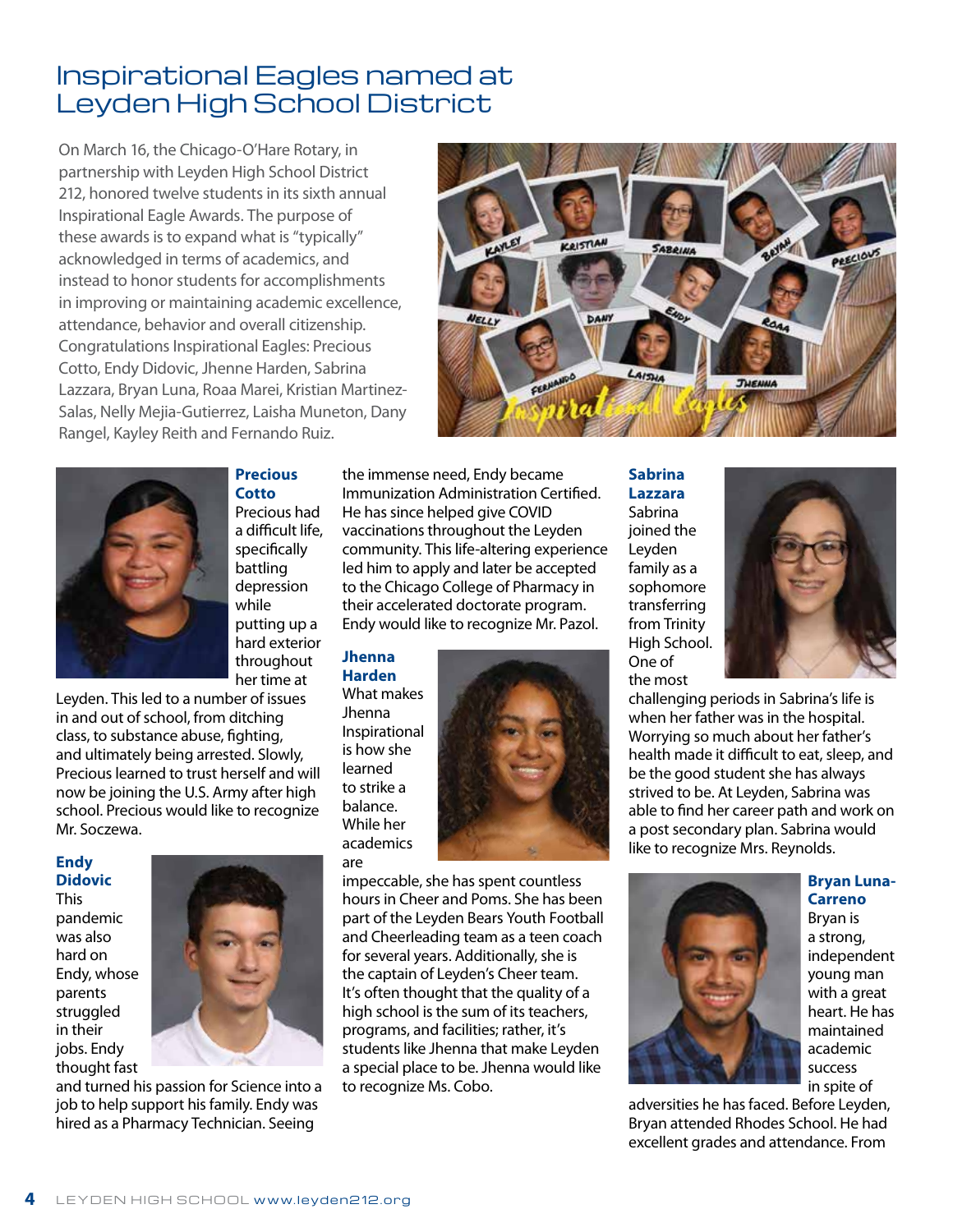the outside it appeared like Bryan had the perfect life, but as we know, things aren't always what they seem. Bryan watched his father struggle in so many ways, and ultimately this experience reaffirmed Bryan's commitment to lead a clean life. Bryan would like to recognize Mr. Henning.



## **Roaa Marei**

Crisscrossing the world several times Roaa learned some life lessons. Life can be unfair at times. It's hard not having her father here

with her. Through these experiences Roaa has learned to handle the curve balls that life can throw at you. She thrived academically through rigorous A.P. coursework and socially through 44 different clubs including Key Club International where she serves as a student board member. Finally, and most importantly, by giving back through community service. In fact, she had logged over 160 hours of community service while at Leyden. Roaa would like to recognize Ms. Funes and Ms. Heppeler.

**Kristian Martinez-Salas**

Classes weren't connecting for him. As a result his Freshman year wasn't pretty. Luckily



Kristian was referred to our Tapestry program. Using a family-centered approach, Tapestry Student Advocates meet one-to-one for mentoring. They provide social-emotional support, and goal setting. With this support everything changed for Kristian. His Junior and Senior year Kristian took rigorous A.P. and Dual Credit courses securing early college credits. Beyond academics Kristian got involved more at Leyden. Kristian would like to recognize Ms. Olivas.

#### **Nelly Mejia-Gutierrez**

Nelly left the comfort of her home to travel to the U.S. to learn English and study. While learning English did not come



quickly or easily for Nelly she gritted her way to where she is now. She took extra classes in the summer. Besides challenging herself academically, she gives back to her peers by being a member of the Excellence Club where she can explore all that Leyden has to offer while acting as a role model to her ELL peers. Nelly would like to recognize Ms. Baran-Janco.



**Laisha Muneton** Laisha grew up in a Spanishonlyspeaking household. While this gave her the benefit of culture

and language, it did present some challenges during her education. Slowly things began to "click." She began taking education courses and joined the Future Educators club. There she was able to write lessons, and teach others. Her desire to help others didn't stop with education either, she joined Operation Snowball as well. In this organization the goal is to spread kindness throughout the school and community. Laisha would like to recognize Mrs. Maldonado.

## **Dany Rangel**

Dany migrated from Mexico to the U.S. at the age of 14 not speaking any English. In addition, Dany has



struggled with identity issues for most his life and just recently found himself. With the help of his amazing ELL teachers, Dany was able to quickly move from ELL courses to A.P. courses. Along the way he fell in love with another language, French. Besides being trilingual, his talent and dedication allowed him to take A.P. Studio Art this year where he continues to succeed. Dany would like to recognize Mrs. Rosen.



**Kayley Reith** Kayley is the first female baseball player in Leyden history. She knows that being a trailblazer puts a

spotlight on her, whether she wants that or not. But instead of shying away from this attention, she has learned to embrace her status as a role model for other athletes who break the gender barrier. Kayley would like to recognize Mrs. Gudex.

**Fernando Ruiz** Fernando has consistently been a leader in his classes, attends regularly, and is focused on



engaging with course materials. His grades demonstrate that he tries hard, regardless of personal struggles he may face in advancing academically. Fernando has progressively worked toward taking more challenging coursework each year he has attended West Leyden. Fernando would like to recognize Mrs.Gonzalez

TIP: To view their full stories, scan the QR code with your phone's camera.